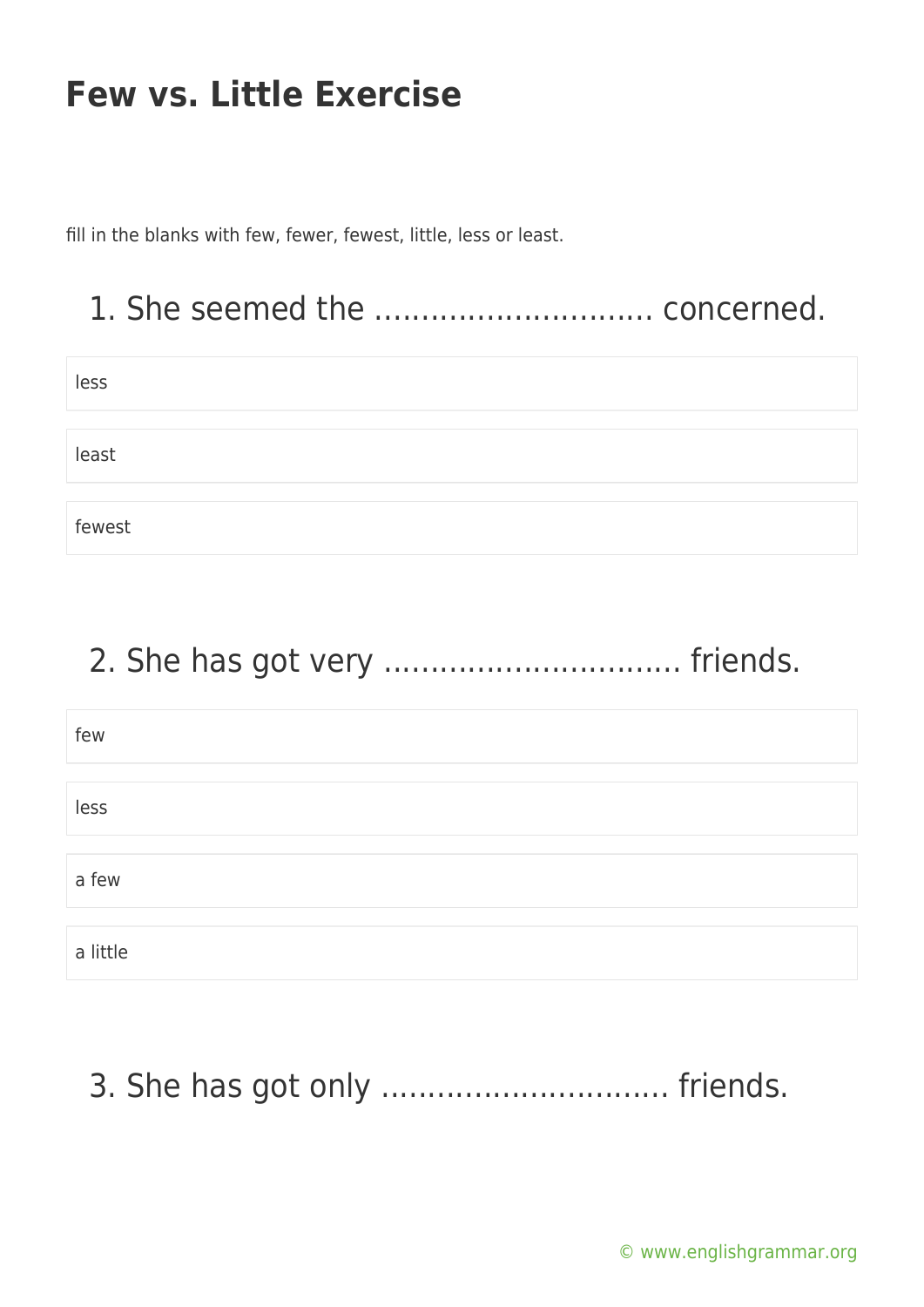| few      |  |  |
|----------|--|--|
|          |  |  |
| a few    |  |  |
|          |  |  |
| a little |  |  |

4. .............................. students attended the class today than yesterday.

| Few    |  |
|--------|--|
|        |  |
| Fewer  |  |
|        |  |
| less   |  |
|        |  |
| little |  |

5. I now have .............................. problems than I used to.

few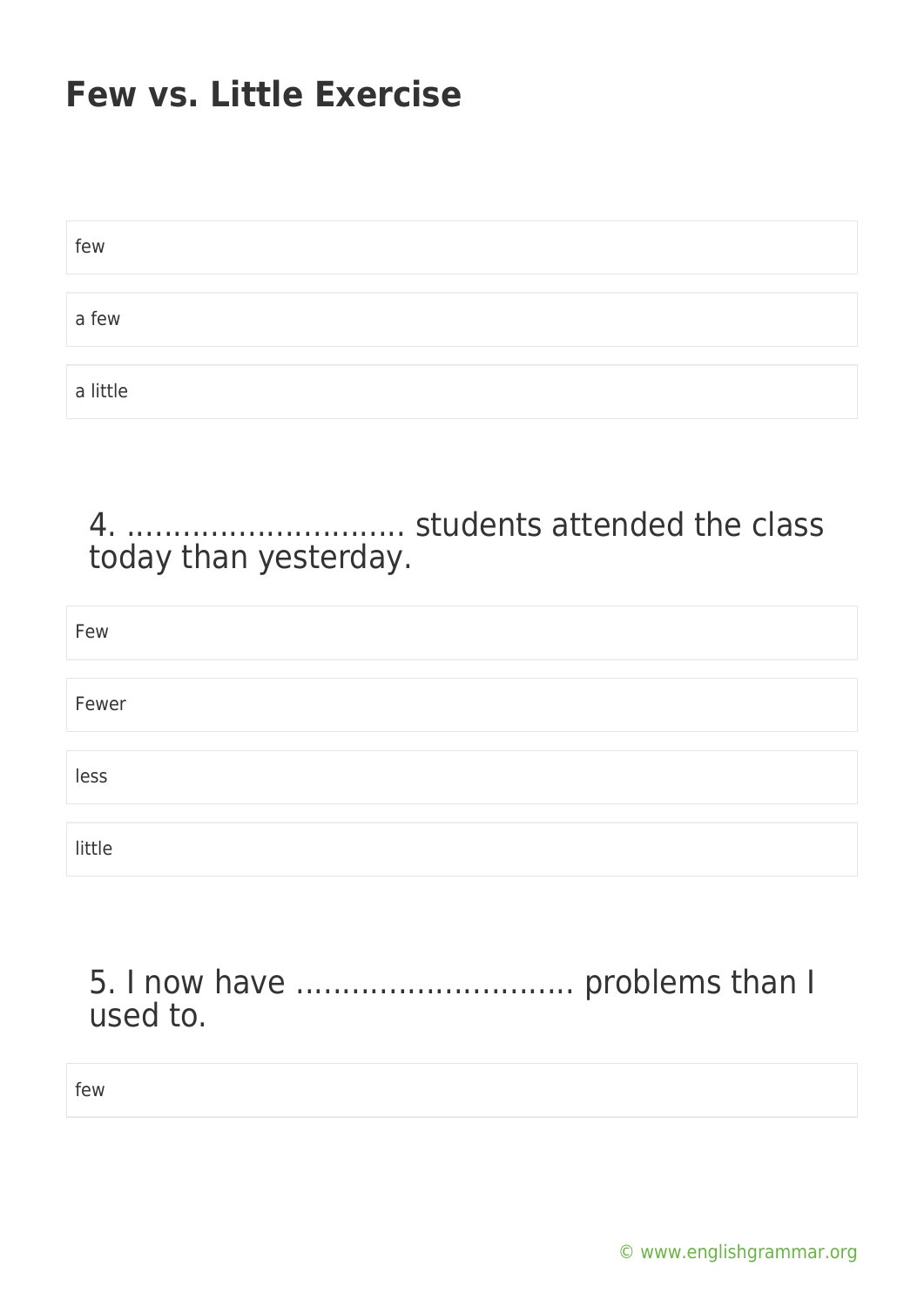fewer less

#### 6. 'She is upset with you.' 'I couldn't care .................................'

little less least

#### 7. He paid ................................ attention to what I was saying.

little least fewest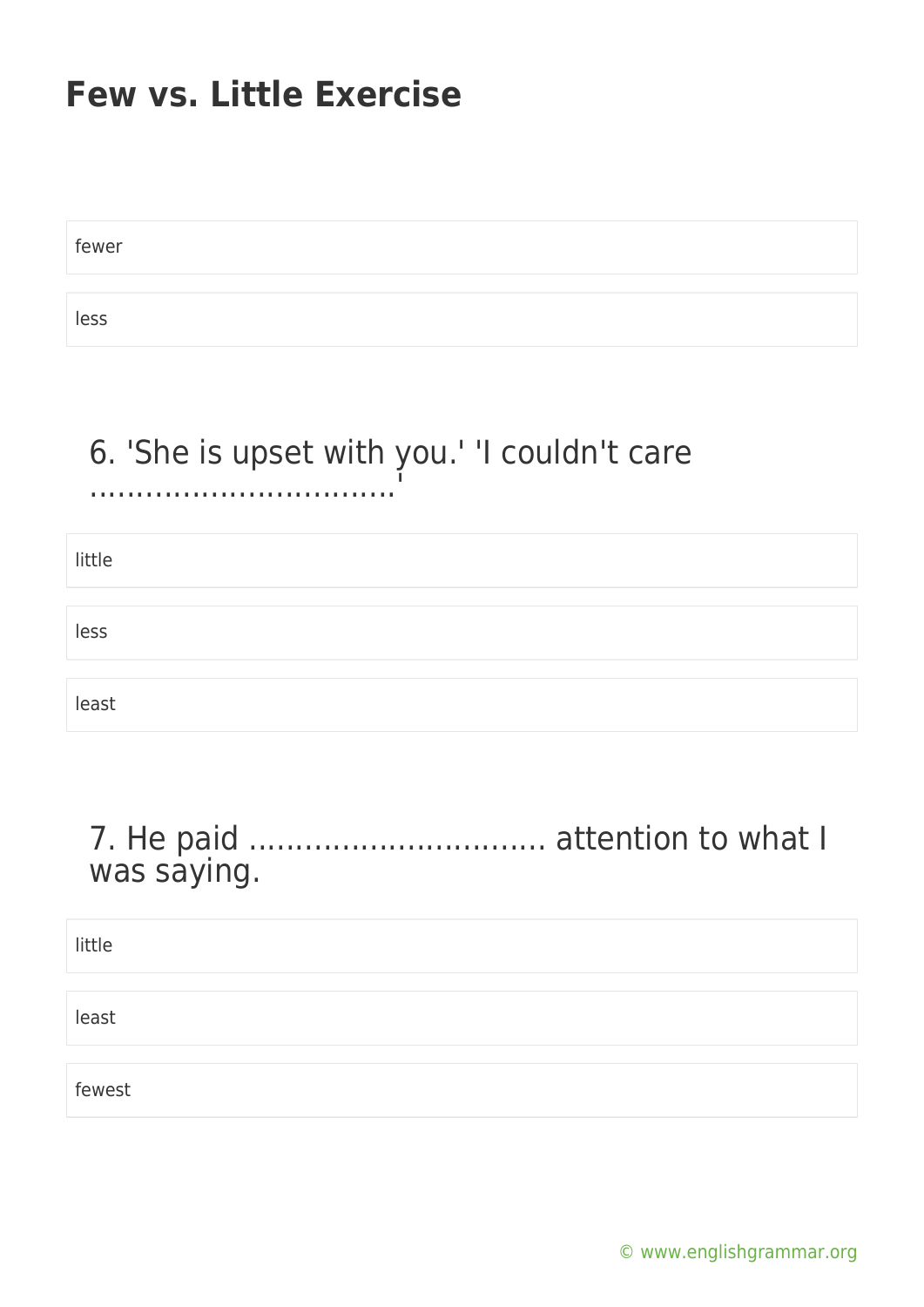8. He finished the job with .................................. difficulty.

| little |  |  |
|--------|--|--|
|        |  |  |
|        |  |  |
| few    |  |  |
|        |  |  |
|        |  |  |
| least  |  |  |

9. The task was ............................... difficult than I thought.

| little |  |  |
|--------|--|--|
|        |  |  |
| less   |  |  |
|        |  |  |
| least  |  |  |

#### 10. He was the .................................... popular among them.

little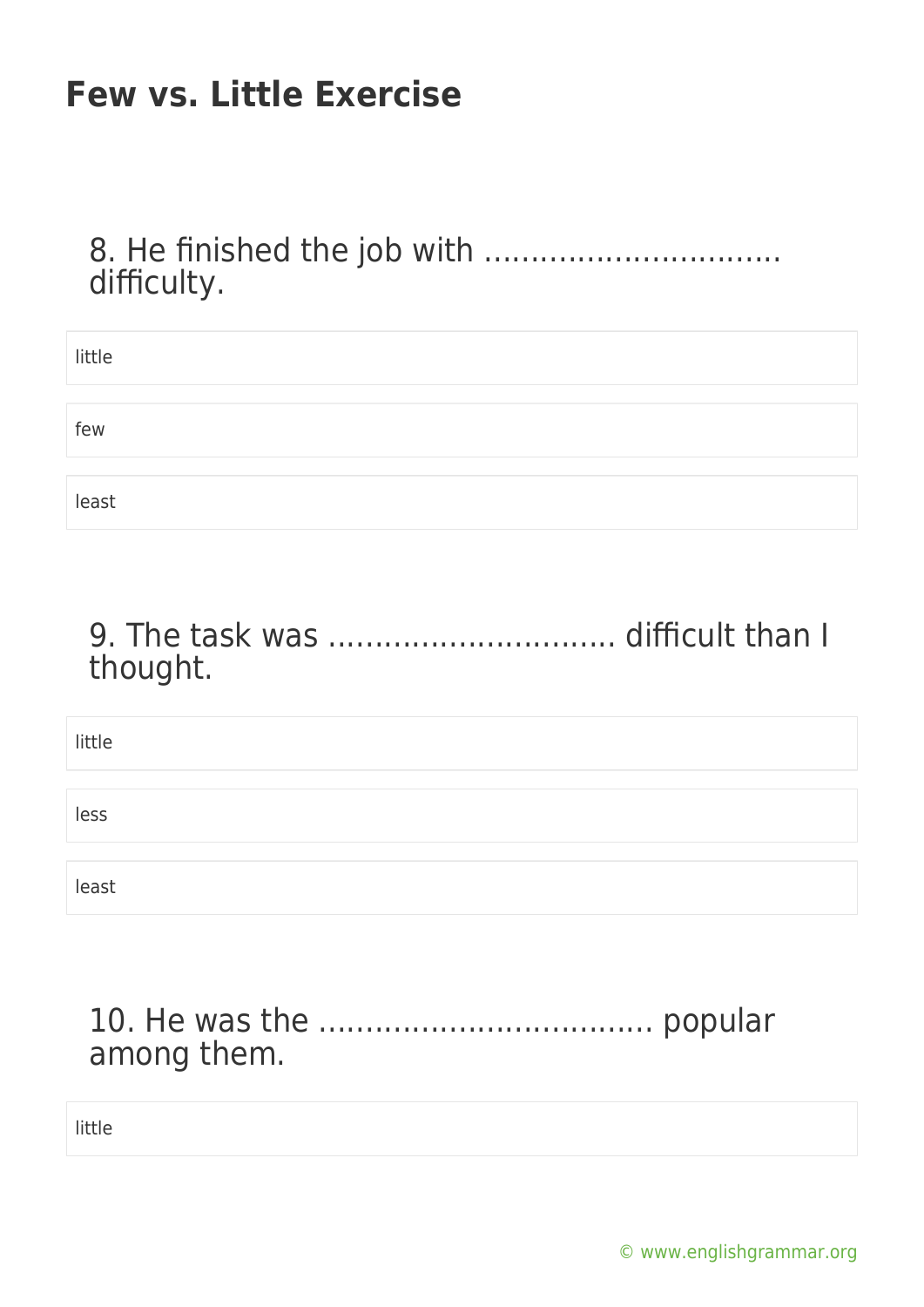| less  |  |  |
|-------|--|--|
|       |  |  |
| least |  |  |

#### 11. She has ................................ concern for name or fame.

| little |  |
|--------|--|
|        |  |
| few    |  |
|        |  |
| fewer  |  |

#### 12. I know very .................................... people in this town.

| few    |  |
|--------|--|
|        |  |
| fewer  |  |
|        |  |
| fewest |  |